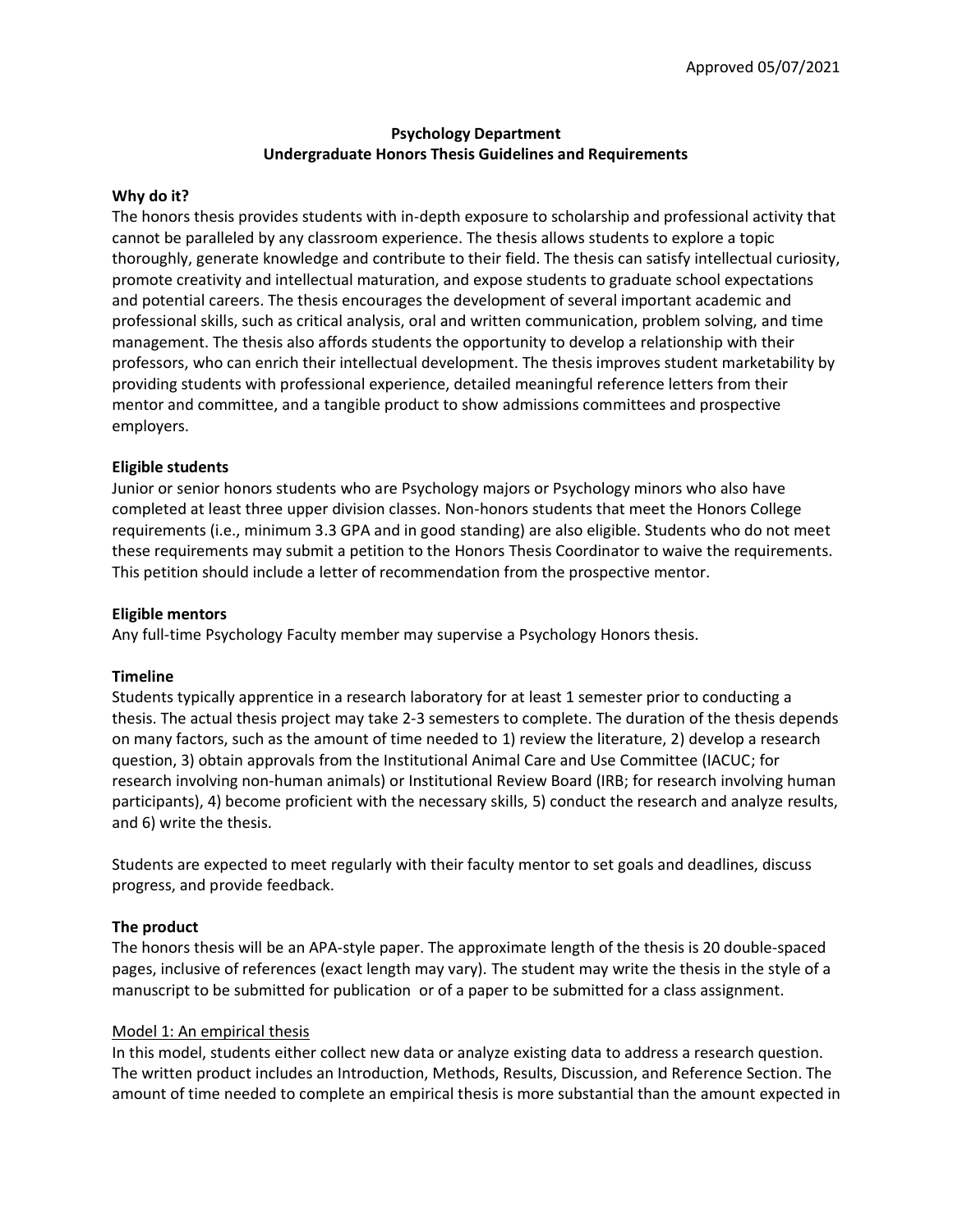a 1-semester class. In many cases, students will analyze data that has already been collected in the faculty supervisor's lab. Students who collect new data will likely need at least 3 semesters to complete the thesis.

### Model 2: A critical literature review

In this model, the student summarizes, synthesizes and critique's the published scientific literature on a particular topic in psychology. The review could include a new interpretation of the findings, a timeline of the progression of knowledge, or themes. The overall goal of the critical literature review is not only to demonstrate comprehensive, sophisticated knowledge of the current literature on a particular topic, but also to create new understanding of previous findings.

### **Thesis Committee**

The thesis is completed under the direction of a committee consisting of a chair and two additional members. At least one of the other members must be a faculty member (including joint appointment faculty) from the Department of Psychology. One of the members may be a graduate student enrolled in a doctoral program in Psychology. The student will work with the thesis chair to identify committee members with relevant areas of expertise and/or who have worked closely with the student in other capacities (e.g., instructor, service role). The idea is to build relationships with faculty and other professionals who have similar research interests and/or know you in multiple contexts. Faculty members on the Psychology Undergraduate Program Committee and/or affiliates of the Honors College are also good choices for serving on thesis committees.

The student, in consultation with his or her committee chair, will submit a **Thesis Committee Nomination form** (see below) to the Honors Coordinator.

# **Evaluation of Thesis**

The thesis will be evaluated by the thesis committee. Each committee member will complete the Thesis Rubric and submit it to the Honors College Liaison. The committee will consult with each other to determine the final grade for the thesis, and the Honors College Liaison will determine the final grade in cases where committee members cannot agree.

# **Oral Defense**

The student is required to present the honors thesis orally. The presentation will be open to GSU Psychology majors, GSU faculty, and other members of the public (e.g., parents, family members) invited by the student. The formal presentation should be about 5-10 minutes, with an additional 5 minutes to answer questions). The oral defense is required, but is not graded.

#### **Required Coursework**

Students are required to enroll in at least 1 CR of PSYC 4880 the semester they intend to complete their thesis. Students may elect to enroll in PSYC 4870 (1-6 CR) during the semesters prior to that, if they are actively engaged in thesis activities. The exact number of credit hours and whether to enroll in 4870 depends on variables such as the student's schedule, financial constraints, and/or mentor requirements.

#### **Deadlines**

*Intent to Conduct a Thesis*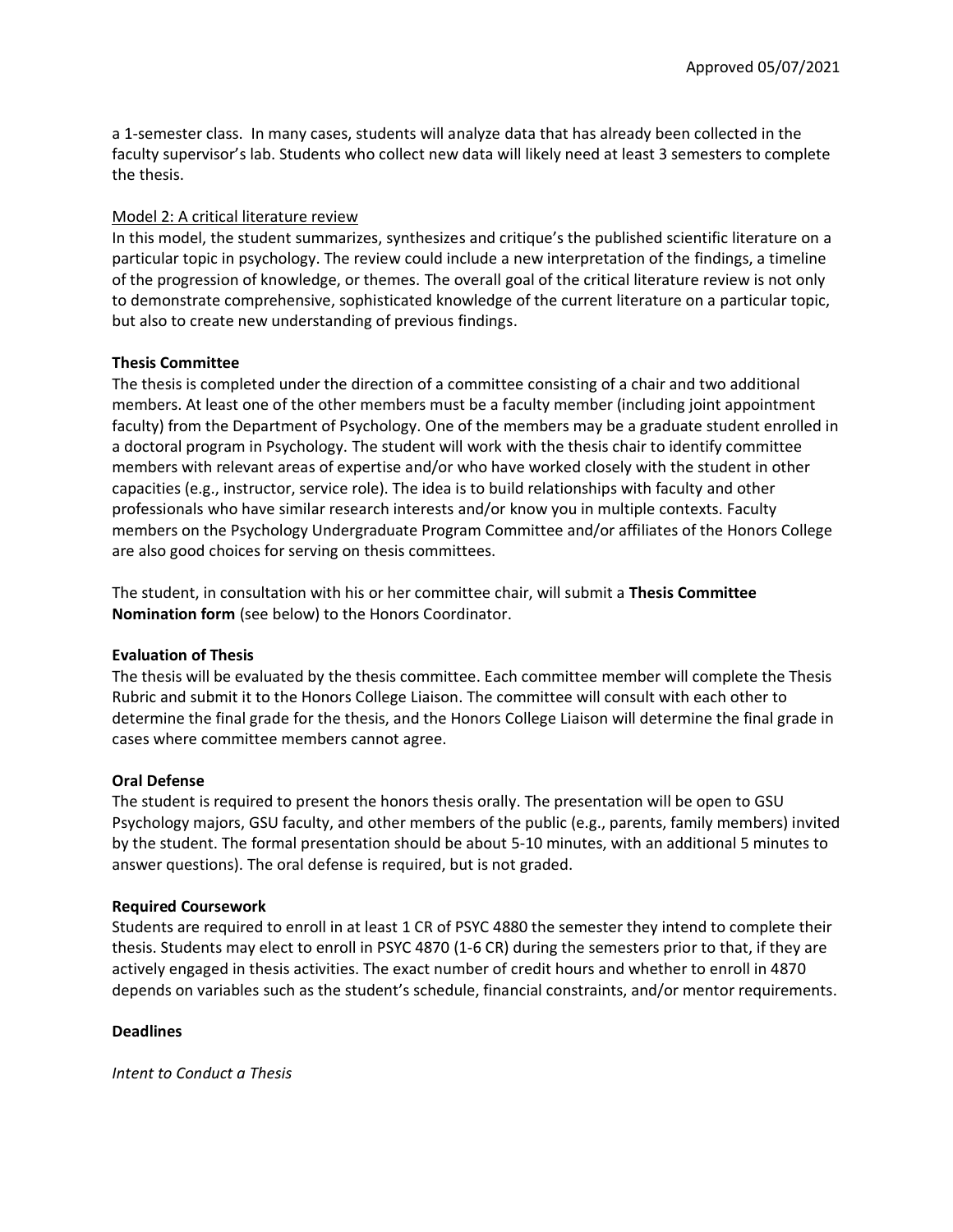Students must notify the Psychology Department Honors Liaison and the Honors College of their intent to conduct an honors thesis by completing the online [Intent to Conduct a Thesis Form](http://honors.gsu.edu/intent-conduct-honors-thesis/) http://honors.gsu.edu/intent-conduct-honors-thesis/, which requires that students 1) identify the faculty member who has agreed to supervise their project, 2) write a 200-word summary of their project, and 3) provide a tentative title for their project. If a student needs to register for 4870 or 4880, then this form is due **April 1** for summer registration, **August 1** for fall registration, and **December 1** for spring registration. Students who do not need to register should submit this form as soon as they begin the thesis. \*NOTE: Students MUST register for at least 1 credit hour of 4880 the semester that they intend to complete their thesis.

# *Thesis Committee Formation*

The thesis committee nomination form is due to the Honors College Liaison no later than 5pm on the Friday of the the first week of classes of the semester in which the student plans to complete the thesis, although students are encouraged to form the committee as soon as possible.

# *Final Paper*

No later than 1 month prior to the last day of classes the student will turn in the completed honors thesis to her/his committee and the Psychology Department Honors College Liaison.

# *Evaluation of Thesis*

Each committee member will complete the Thesis Rubric (below) within two weeks of receiving the final paper and turn in to the Honors College Liaison. The chair of the committee will share the feedback with the student and committee members.

# *Oral Defense*

The oral defense will occur on the first Friday in April or December or on a date set by the Psychology Department Honors College Liaison.

# *Honors College Notification of Successful Completion of Thesis*

Students who receive a passing grade must notify the Honors College that they have successfully completed their honors thesis by completing the [Certification of Successful Completion Form](http://honors.gsu.edu/certification-successful-completion-honors-thesis/) [\(http://honors.gsu.edu/certification-successful-completion-honors-thesis/\)](http://honors.gsu.edu/certification-successful-completion-honors-thesis/). This form is due by the last day of final exams during the semester in which the thesis is completed.

# **Petetion for Extenuating Circumstances**

The student may request an adjustment to these guidelines to address extenuating circumstances. The petition for an adjustment should describe a specific request, the reason for the request, and whether the thesis chair supports the request, The petition should be emailed to the Honors College Liaison and the faculty mentor.

# **Required attendance at Honors Thesis Sessions**

Students are required to attend three 2-hr sessions led by the Honors College Thesis Team each semester that they are working on their honors thesis. The three sessions are held at the beginning, middle and end of the semester. The last session is the Thesis Pitch, which is an oral competition event where students have 3 minutes to communicate the importance of their research. Presenting at the Thesis Pitch is voluntary, but attendance is required.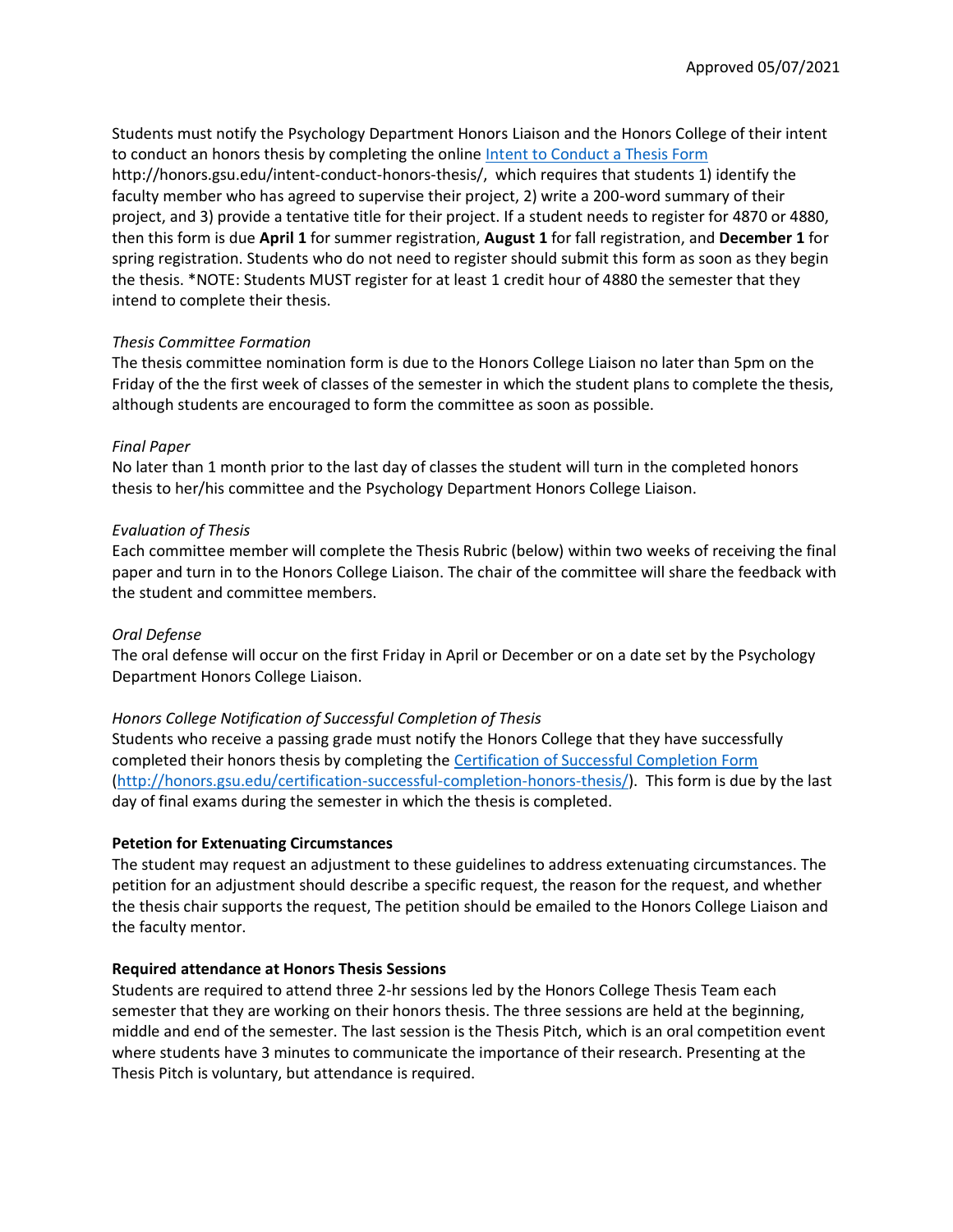### **Honors College support**

Honors College students participating in Honors Thesis are eligible to borrow a laptop computer from the Honors College for the semester, contingent on availability. These students may also apply for financial support to present at conferences and purchase supplies for their research. In addition to the three required sessions, there are several workshops held in the Honors College each semester to provide support to Honors College students engaged in research and theses activities. The Research Program Coordinator is available to advise students and their mentors.

### **Questions**

Please contact the Psychology Department Psychology Department Honors College Liaison or the Honors College Undergraduate Research Program Coordinator.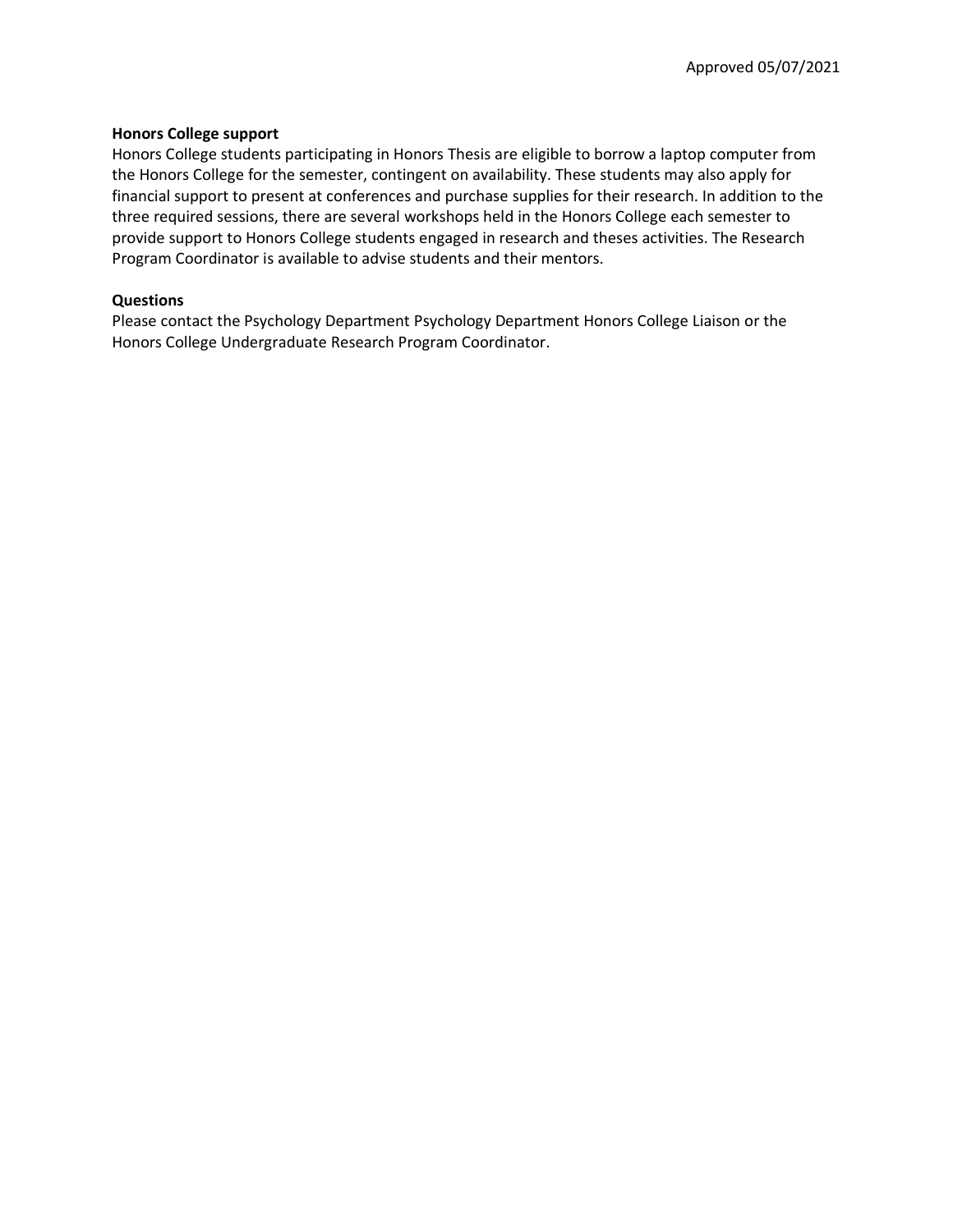# **Psychology Honors Thesis Rubric**

*Return completed rubric to Psychology Department Honors Liasion*

Date:

Student Name:

Committee Chair:

Committee Member 2:

Committee Member 3:

Rate each of the following using  $1$  = excellent,  $2$  = satisfactory and  $3$  = unsatisfactory

| Skill                                                                                     | Rating |
|-------------------------------------------------------------------------------------------|--------|
| Demonstrated an understanding of scientific literature.                                   |        |
| Critiqued and analyzed scientific studies and presented integrated synthesis              |        |
| Demonstrated an understanding of scientific terminology                                   |        |
| Used concepts in psychology to describe, explain, and evaluate phenomena and to generate  |        |
| a research question and, for empirical theses, formulate a testable hypothesis            |        |
| Used appropriate methods to answer research question/hypothesis                           |        |
| Demonstrated understanding of the scientific method                                       |        |
| Communicated effectively in written form                                                  |        |
| Demonstrated understanding of results and their interpretation                            |        |
| The thesis was consistent with APA style and free of typographical and grammatical errors |        |

Please provide feedback about the thesis, especially feedback about the student that can be included in a reference letter to prospective admissions committees or employers:

Recommended grade: A+ A A- B+ B B- C+ C C- D F

\_\_\_\_\_\_\_\_\_\_\_\_\_\_\_\_\_\_\_\_\_\_\_\_\_\_\_\_\_\_\_\_\_\_\_\_\_\_\_\_\_\_\_

Signature: